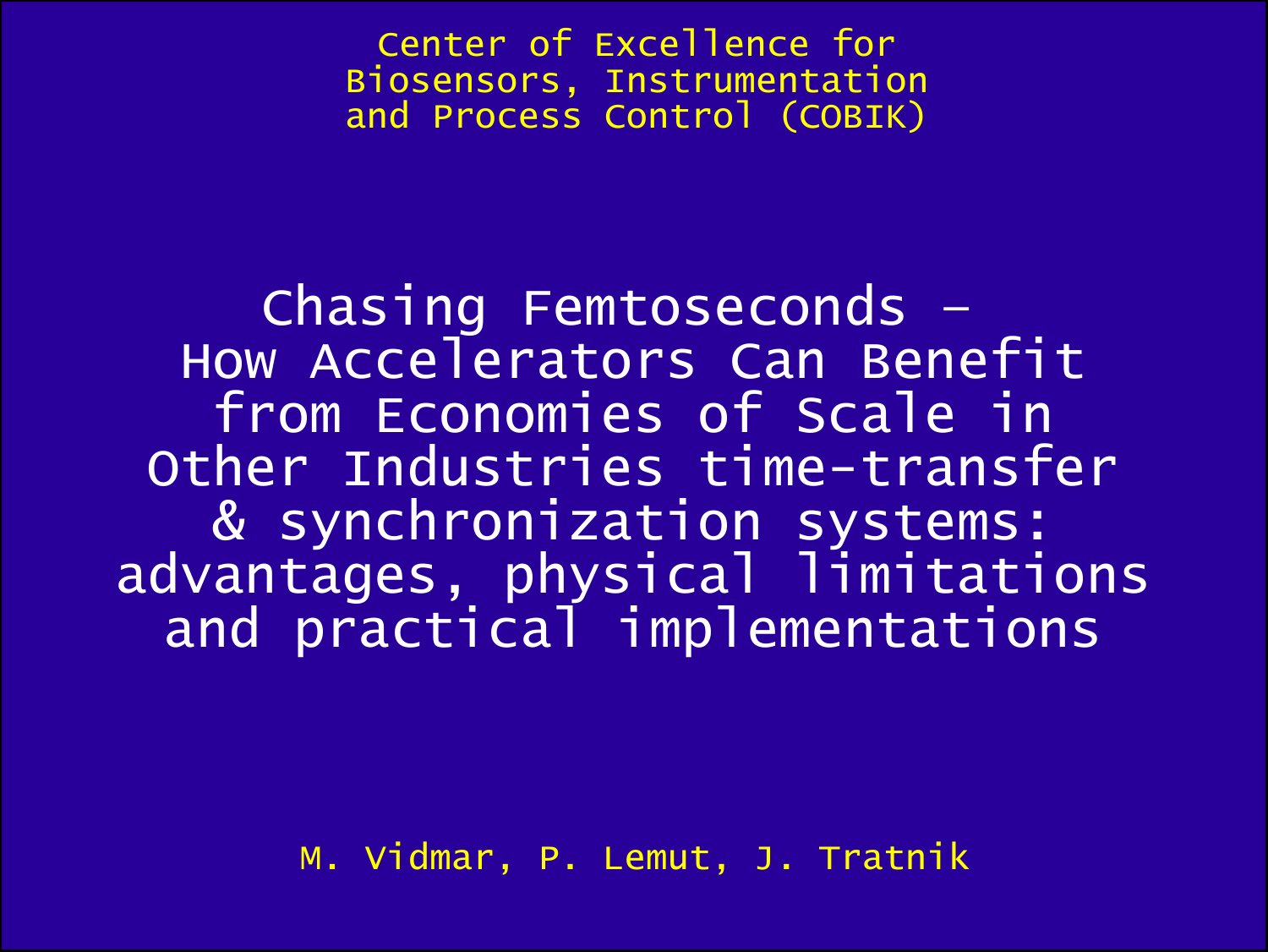

$$
\text{Timing jitter} \qquad \Delta t = \frac{T}{2\pi} \cdot \frac{U_N}{U_S} = \frac{1}{2\pi \cdot f} \cdot \sqrt{\frac{P_N}{P_S}}
$$

Timing jitter as a function of signal-to-noise ratio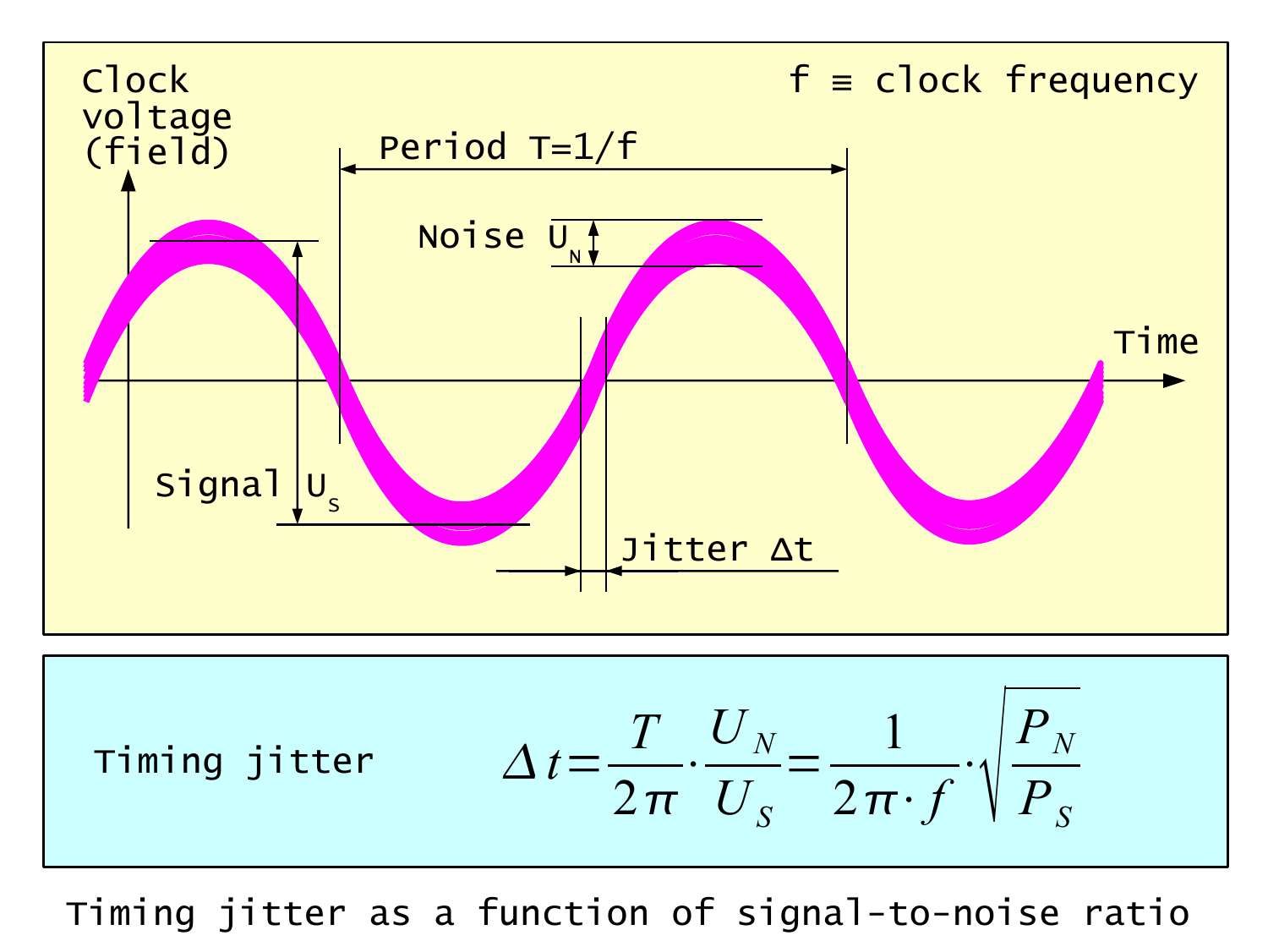

Thermal and quantum noise as function of frequency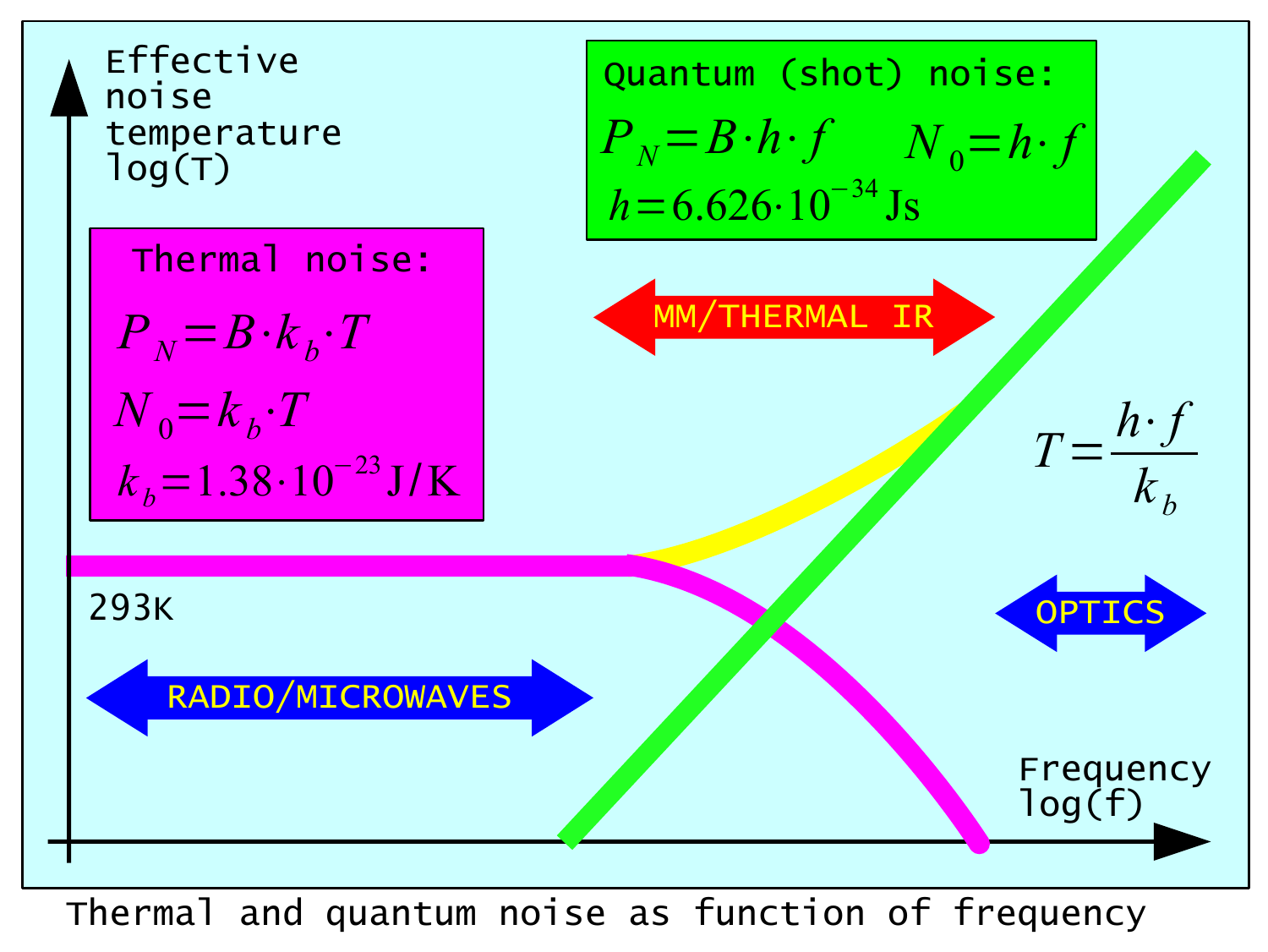$$
P_N = B \cdot N_0 = \frac{f}{Q} \cdot N_0 \qquad \longrightarrow \qquad \Delta t = \frac{1}{2\pi} \cdot \sqrt{\frac{N_0}{f \cdot Q \cdot P_S}}
$$

 $B \equiv$ *bandwidth*  $N_0 \equiv$ *noise spectral density* 

*Q*≡*resonator filterquality factor*

$$
\begin{array}{|l|l|}\n\hline\n\text{Microwave} \\
\text{time} \\
\hline\n\end{array}\n\qquad\nN_0 = k_b \cdot T \longrightarrow \Delta t = \frac{1}{2\pi} \cdot \sqrt{\frac{k_b \cdot T}{f \cdot Q \cdot P_S}}
$$
\n
$$
\begin{array}{|l|}\n\hline\n\text{optical} \\
\text{time} \\
\hline\n\end{array}\n\qquad\nN_0 = h \cdot f \longrightarrow \Delta t = \frac{1}{2\pi} \cdot \sqrt{\frac{h}{Q \cdot P_S}}
$$

Microwave and optical timing jitter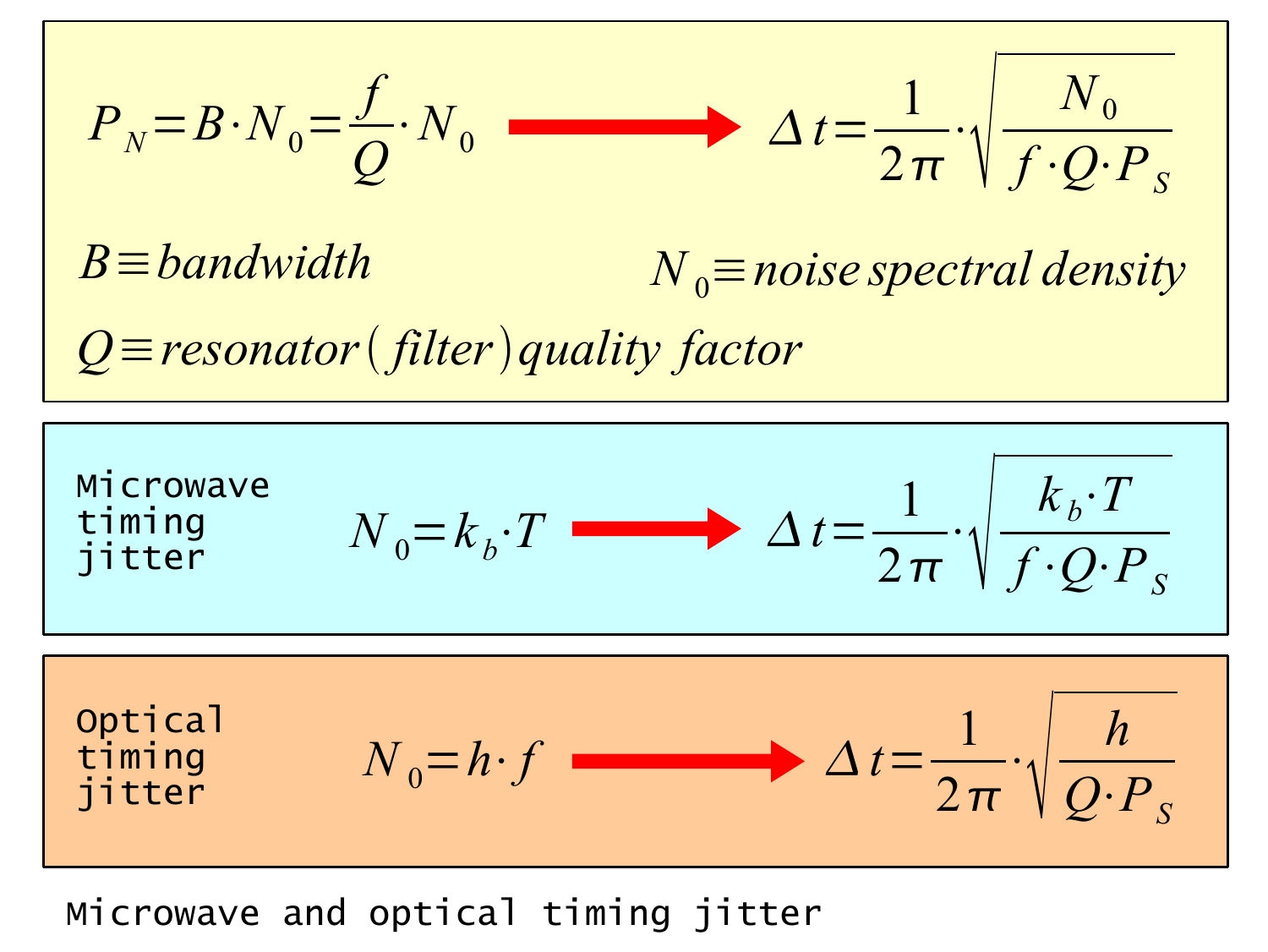Reliability: only high-volume production (million series) quarantees reliability in electronics! Custom components very unreliable!

Component grades: the distinction among consumer, industrial & military grades is disappearing!

Military: Commercial Off The Shelf (COTS)!

Design: only high-volume parts may be used! Specialized and/or custom components extremely expensive and rather unreliable!

Availability: "obsolete" products dropped quickly! Parts for commercially uninteresting frequencies, wavelengths and applications unavailable!

Recent trends in electronic-component technology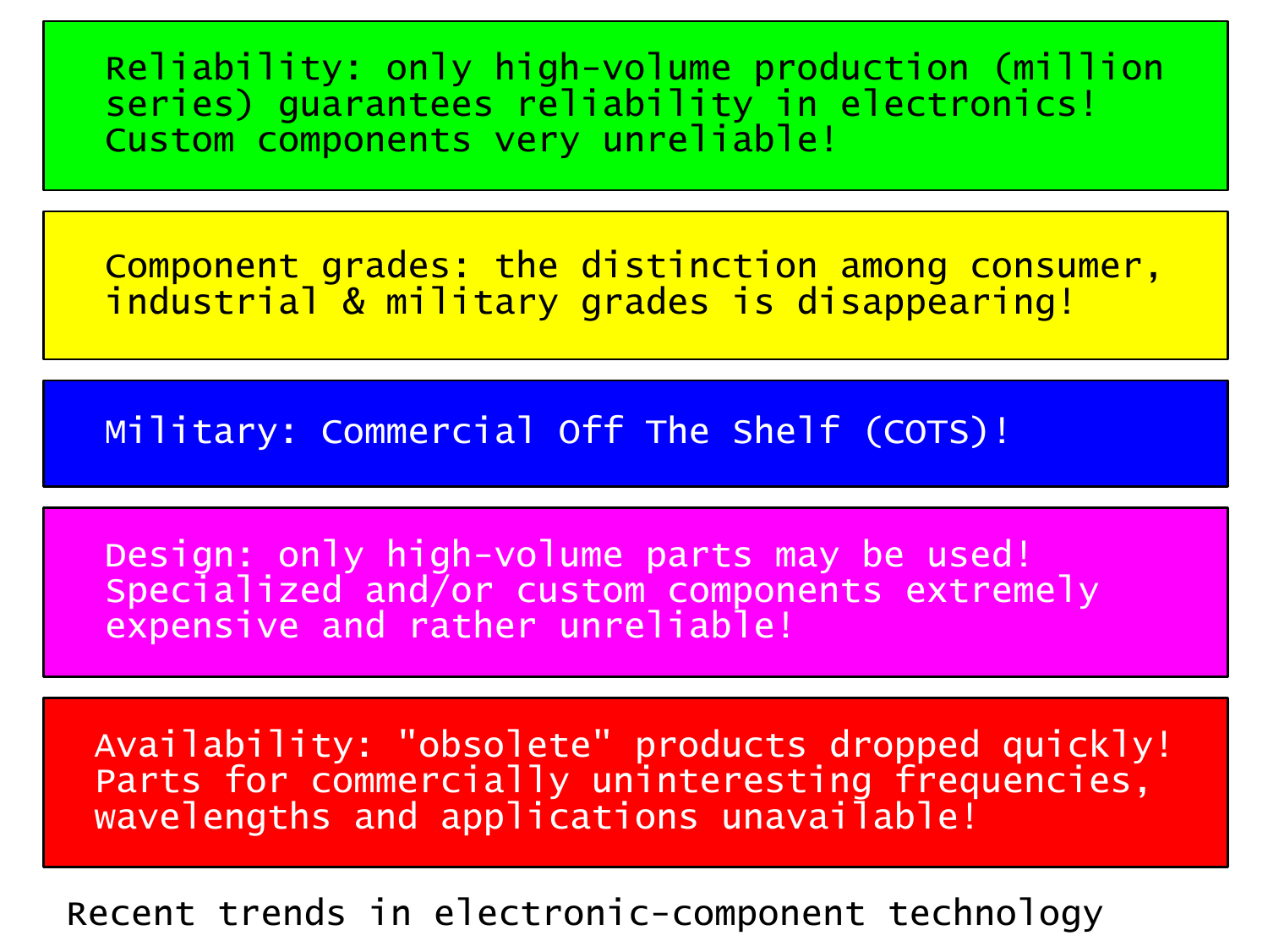## Technology SUCCESSES:

Analog radio/microwave electronics

High-speed digital electronics

(Electronic) digital signal processing (DSP)

Silica-glass optical fiber (waveguide)

Semiconductor lasers, modulators and photo-detectors

Erbium-doped fiber LASER amplifier (EDFA)

## Technology FAILURES:

Millimeter-wave electronics

Micro-electro-mechanical devices (MEMS)

Long-wave (thermal) IR optics

Fiber-optic LASER sources (oscillators): CW, pulsed, mode-locked

Optical signal processing (holography, nonlinear optics)

Optical computing

Technology successes and failures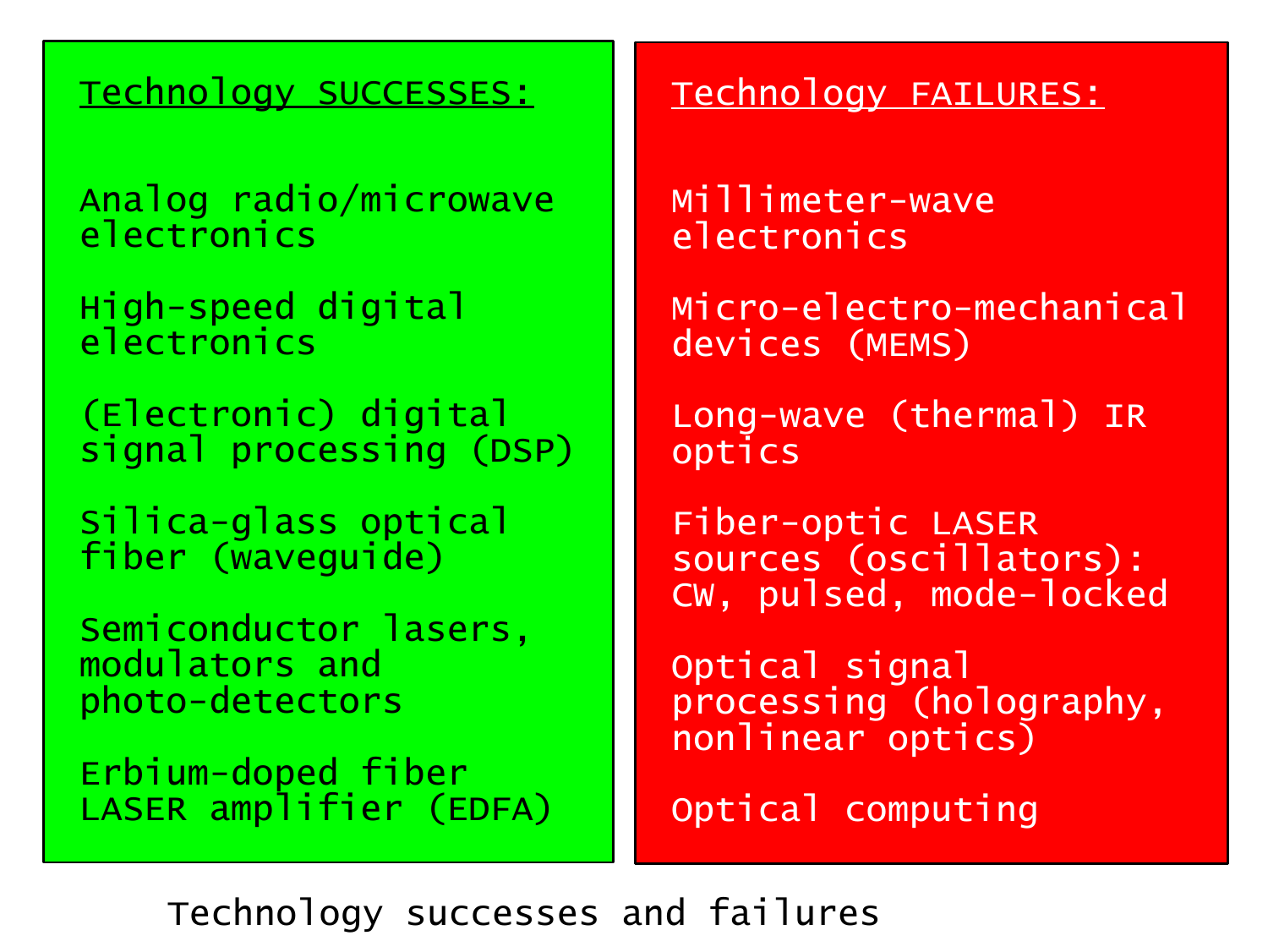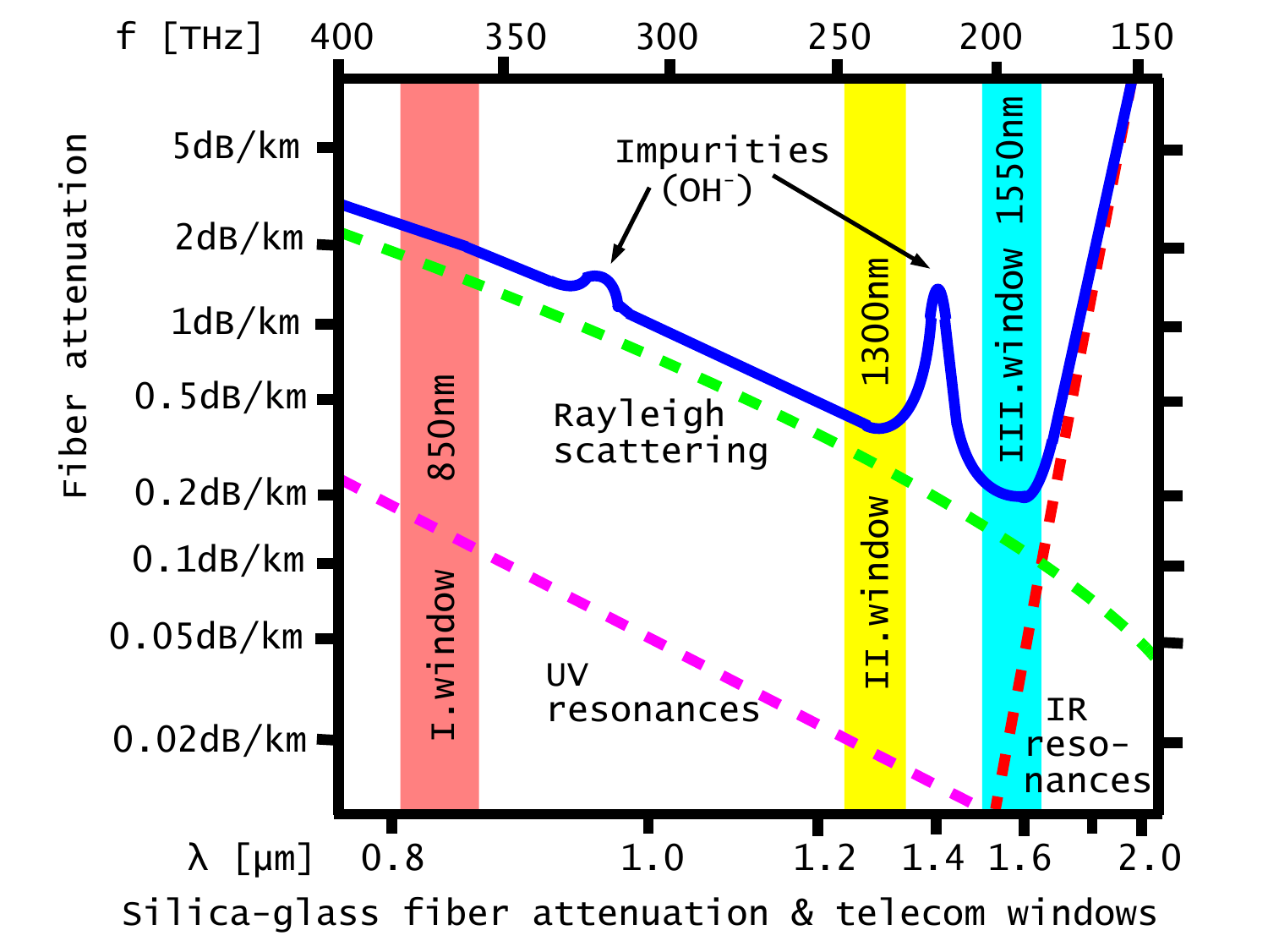



Single-mode optical-fiber properties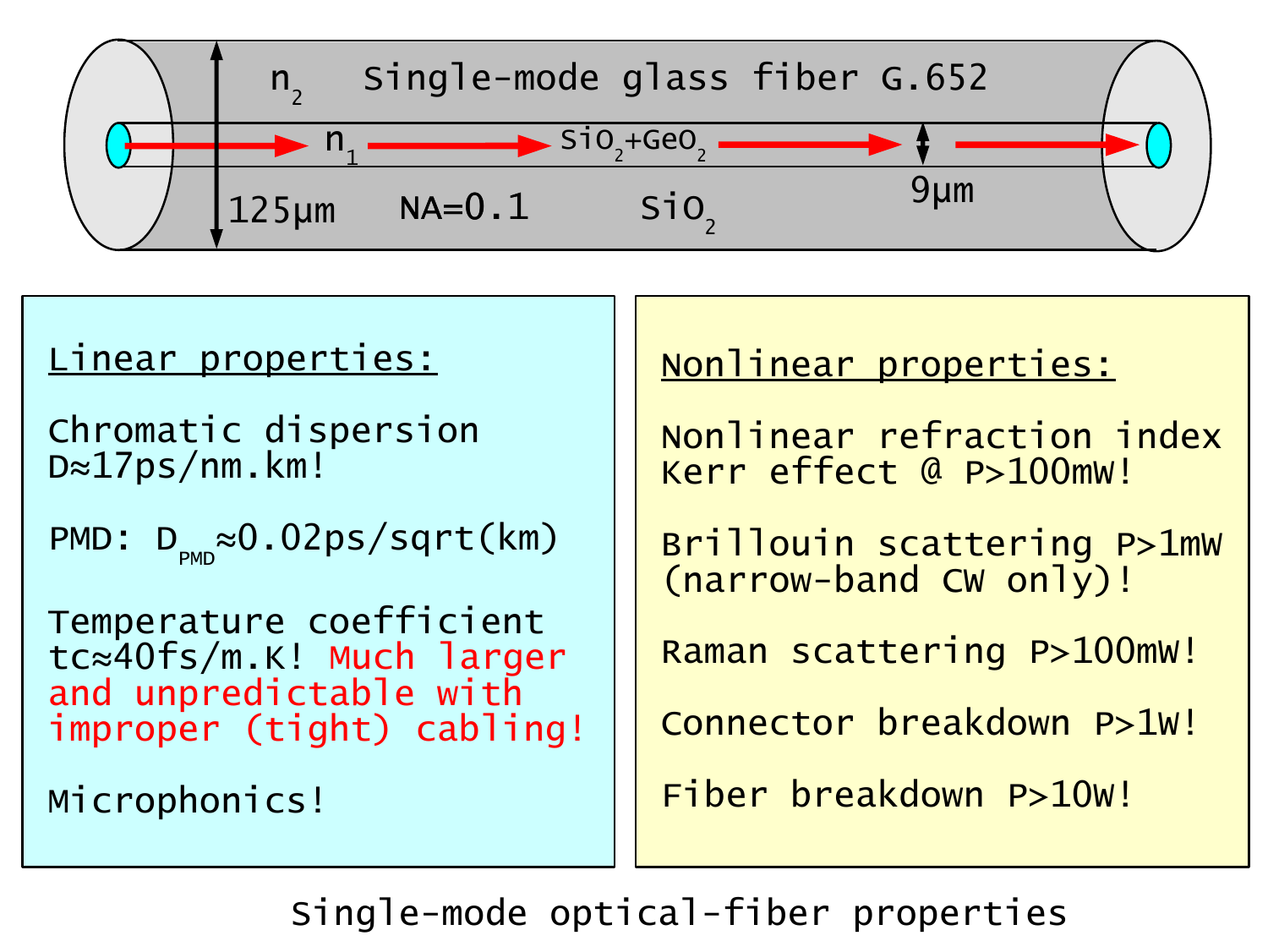





# Optical timing systems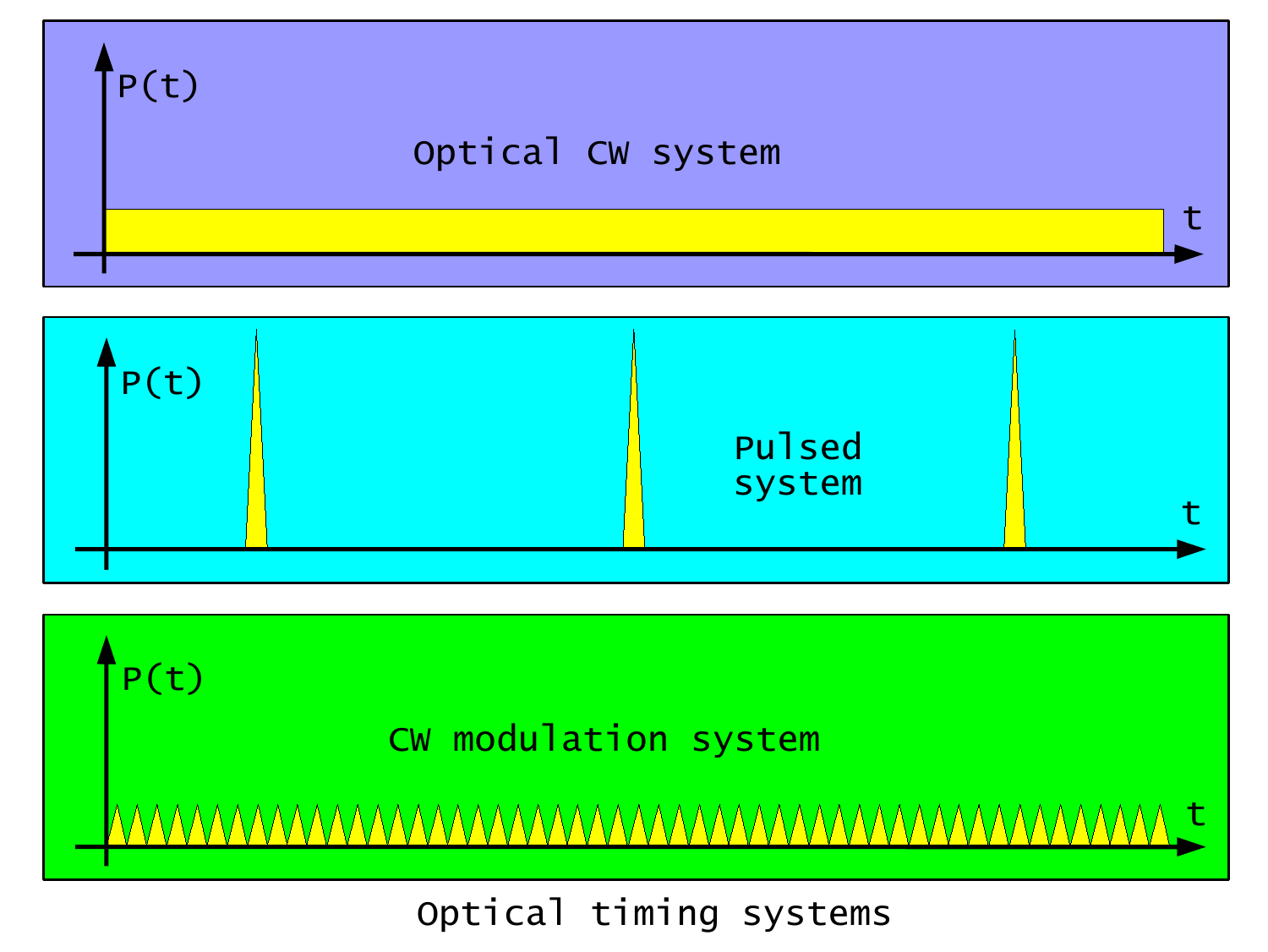

## Single-mode fiber

 $f = 194$ THz  $\lambda = 1.55 \mu m$  $T \approx 5.16$ fs

All-optical (coherent) user

#### ADVANTAGES:

Highest resolution!

Highest accuracy!

#### DRAWBACKS:

5fs timing ambiguity? Optical cycle slips? Interferometric noise? Brillouin scattering? Polarization & PMD effects? User-equipment availability?

Optical CW system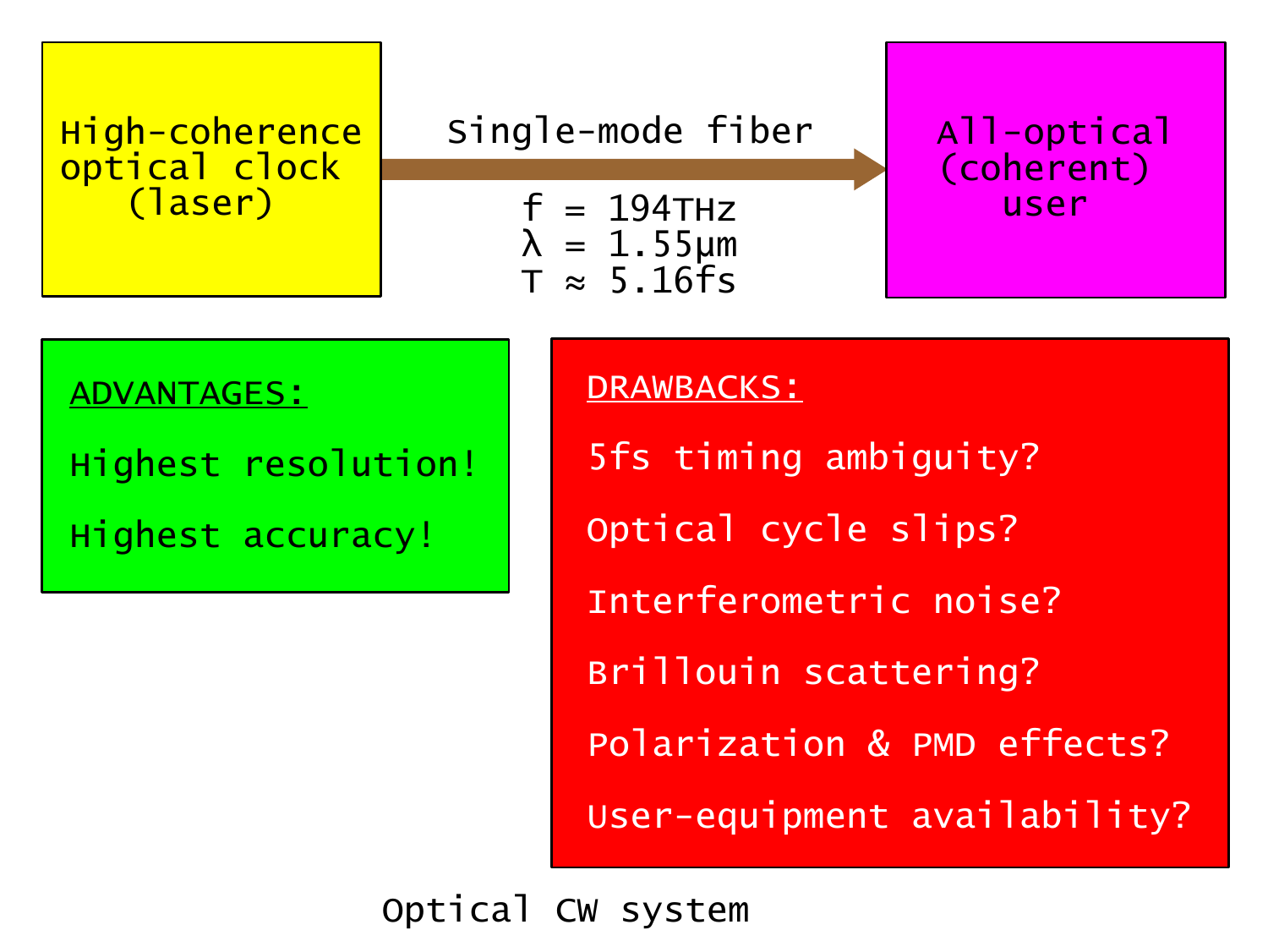

DRAWBACKS: Fiber nonlinearity? Fiber chromatic dispersion? PMD pulse distortion? Fiber thermal compensation? Electrical SNR? Optical pulse processing?

**Optical** 

and/or

electrical

user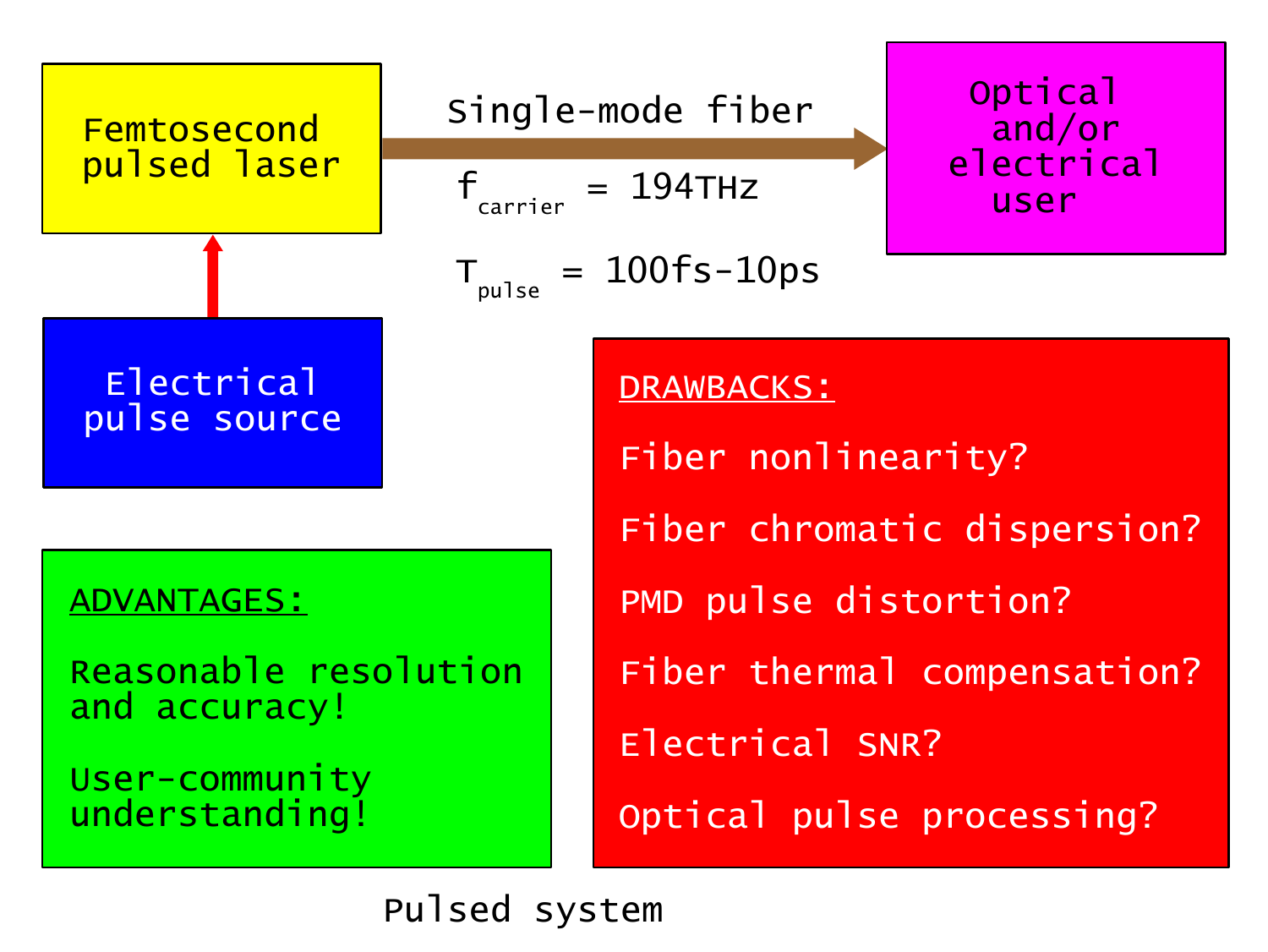

### ADVANTAGES:

Simple temperature compensation!

Standard electrical interfaces!

Standard hi-rel telecom components!

## DRAWBACKS:

High photodetector electrical noise: jitter 1-10ps?

Low timing resolution?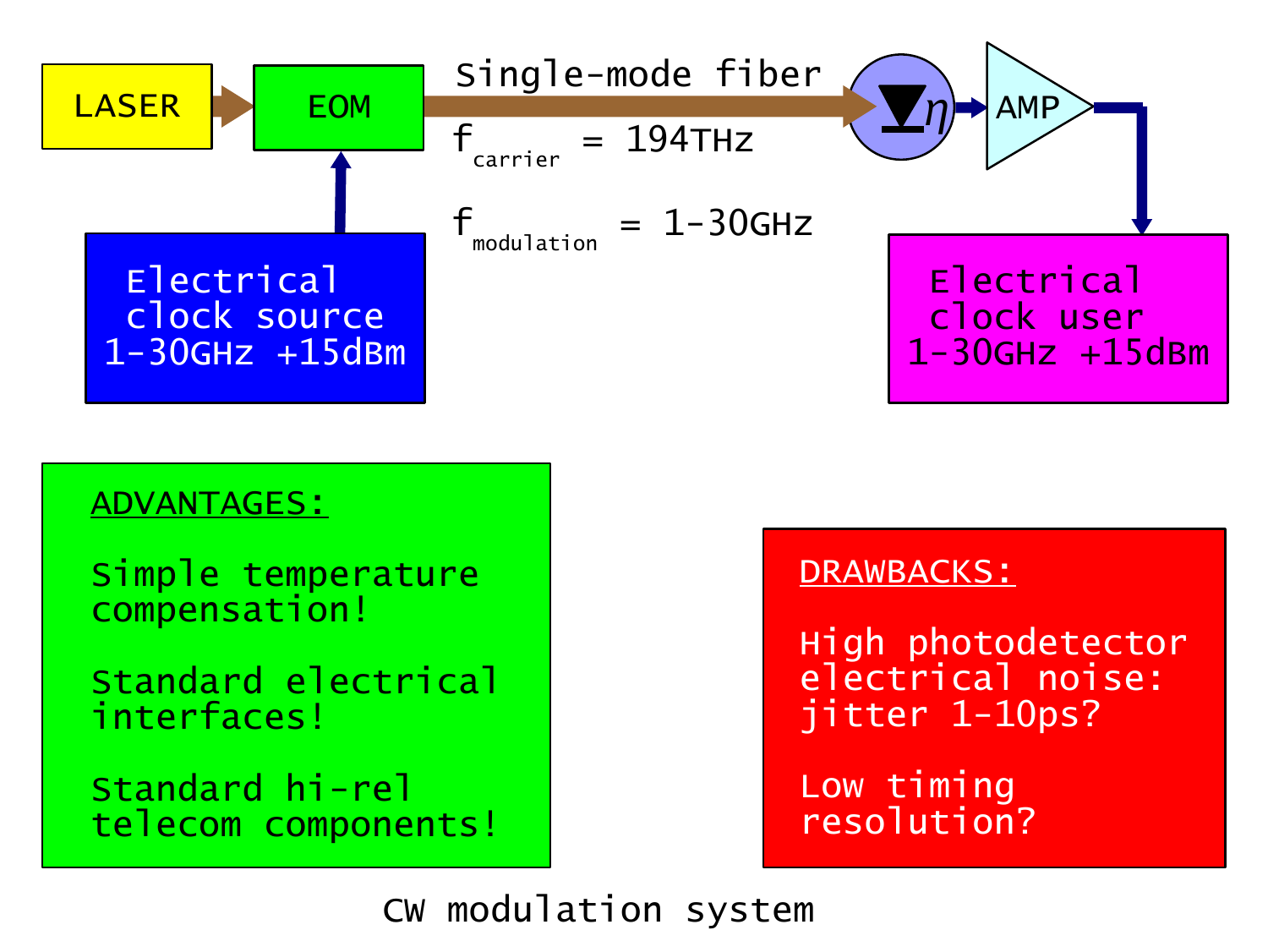

$$
U_{Neff} = \sqrt{P_N \cdot R} \qquad P_N = B \cdot k_b \cdot T \qquad B = \frac{1}{2 \pi \cdot R \cdot C}
$$

$$
U_{\text{Neff}} = \sqrt{\frac{k_b \cdot T}{2 \pi \cdot C}} = 25.7 \,\mu \, \text{V}_{\text{eff}} \qquad \text{a c=1pF, T=300K}
$$

Photodiode electrical noise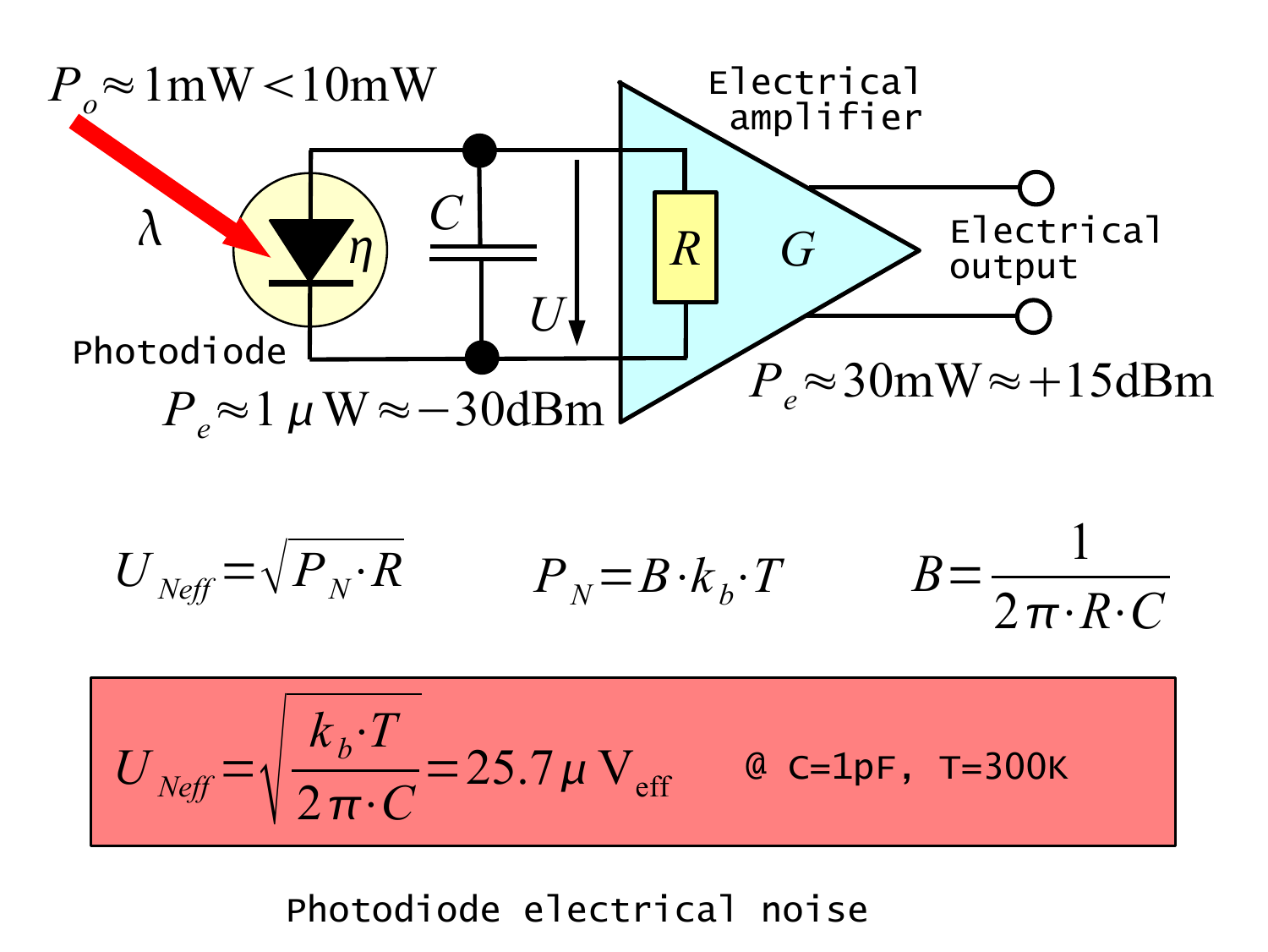

CW modulation system with flywheel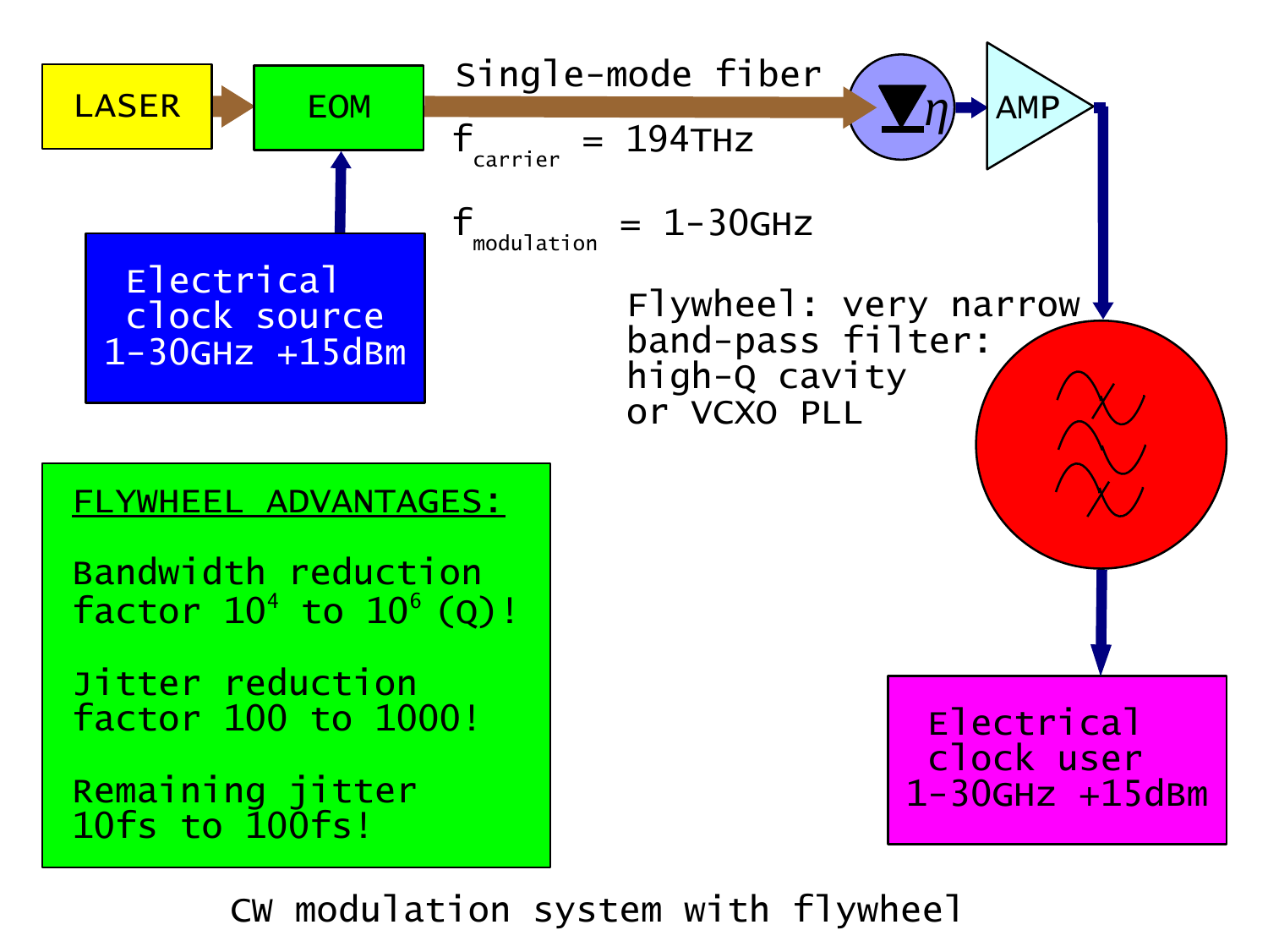

Delay-variation compensation techniques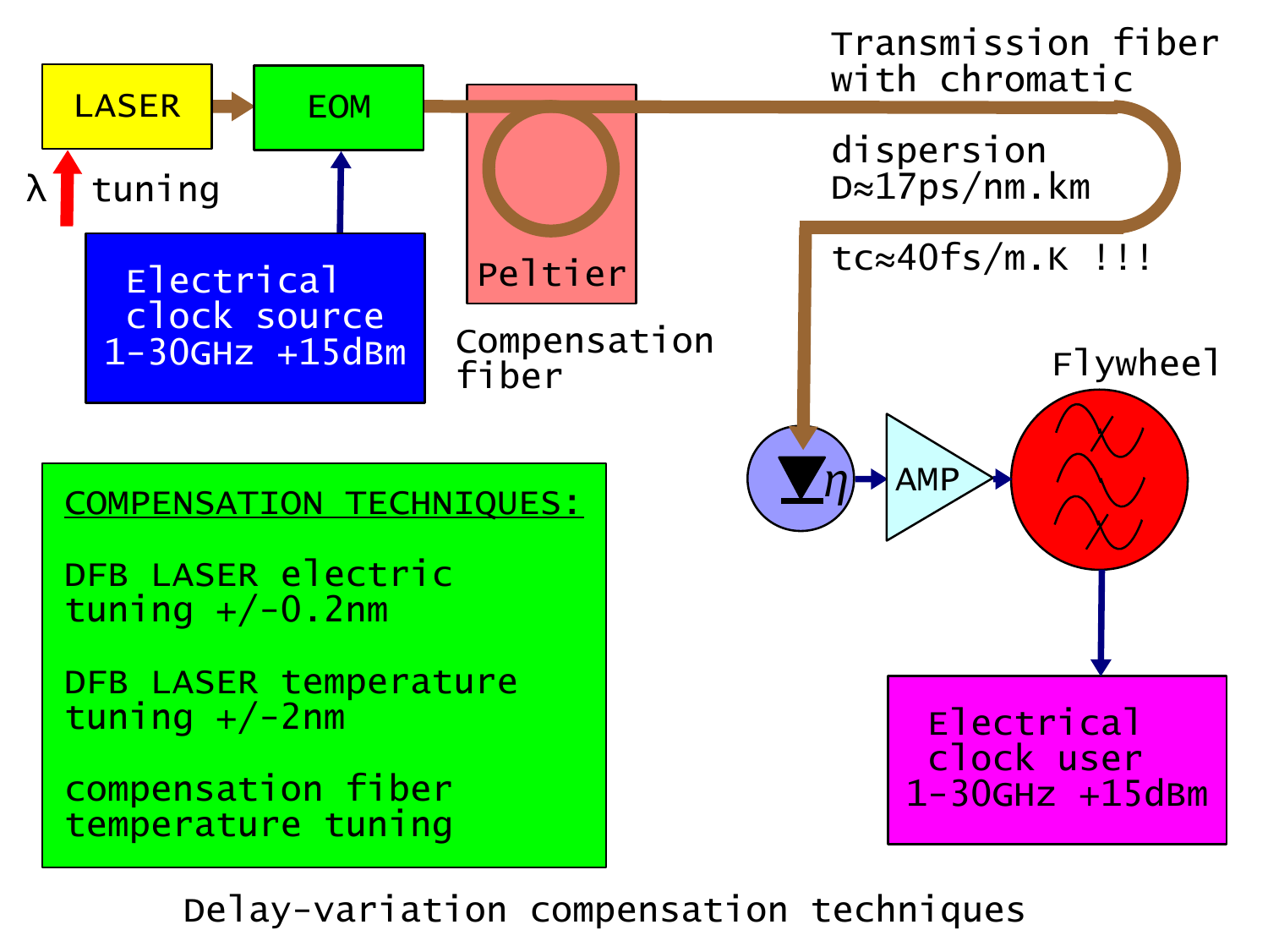

CW modulation system with temperature compensation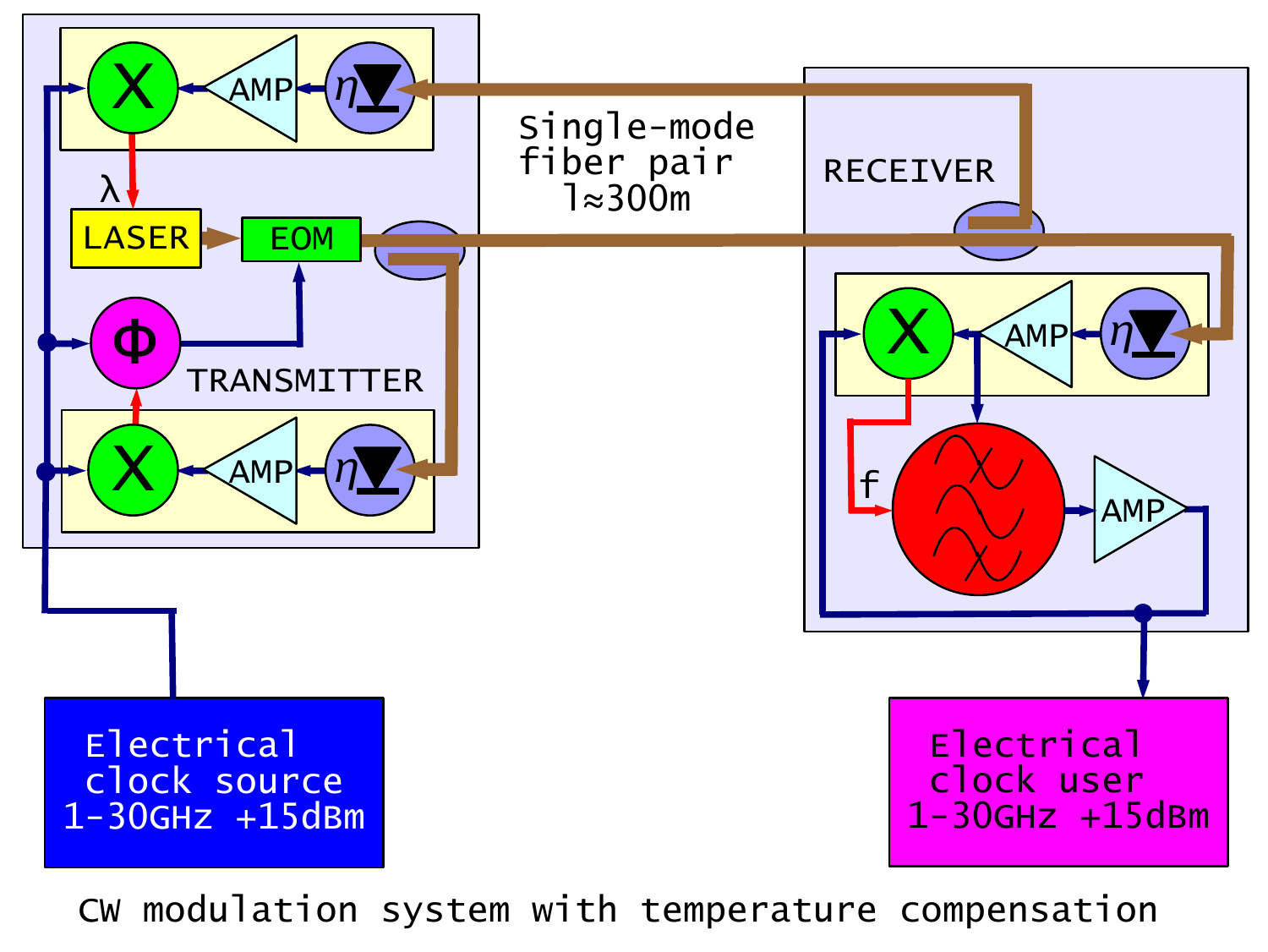

Phase Noise 10.00dBJ Ref -20.00dBcJHz

Measured 3GHz CW-modulation-system phase noise & jitter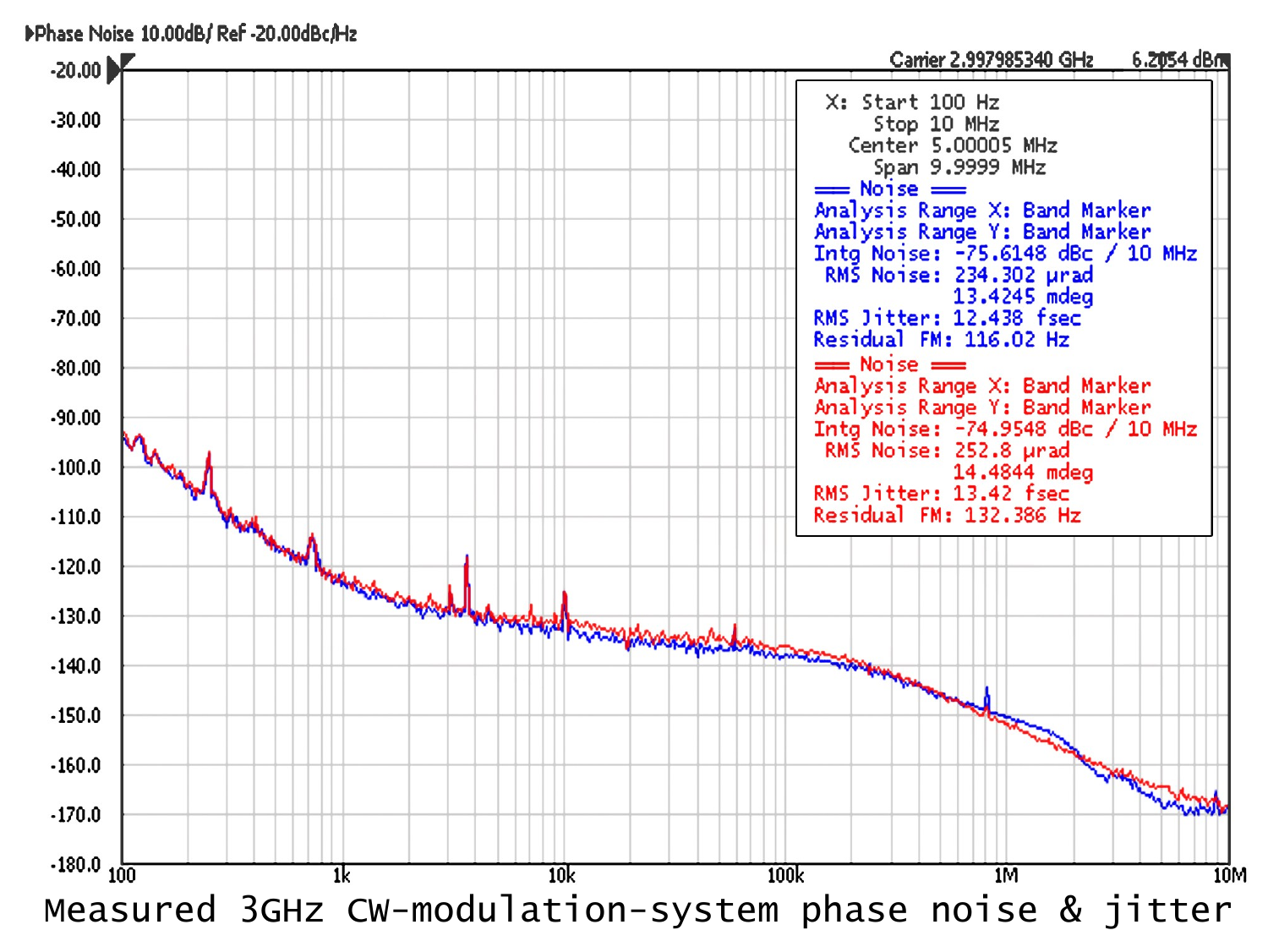



Measured 3GHz CW-modulation-system long-term drift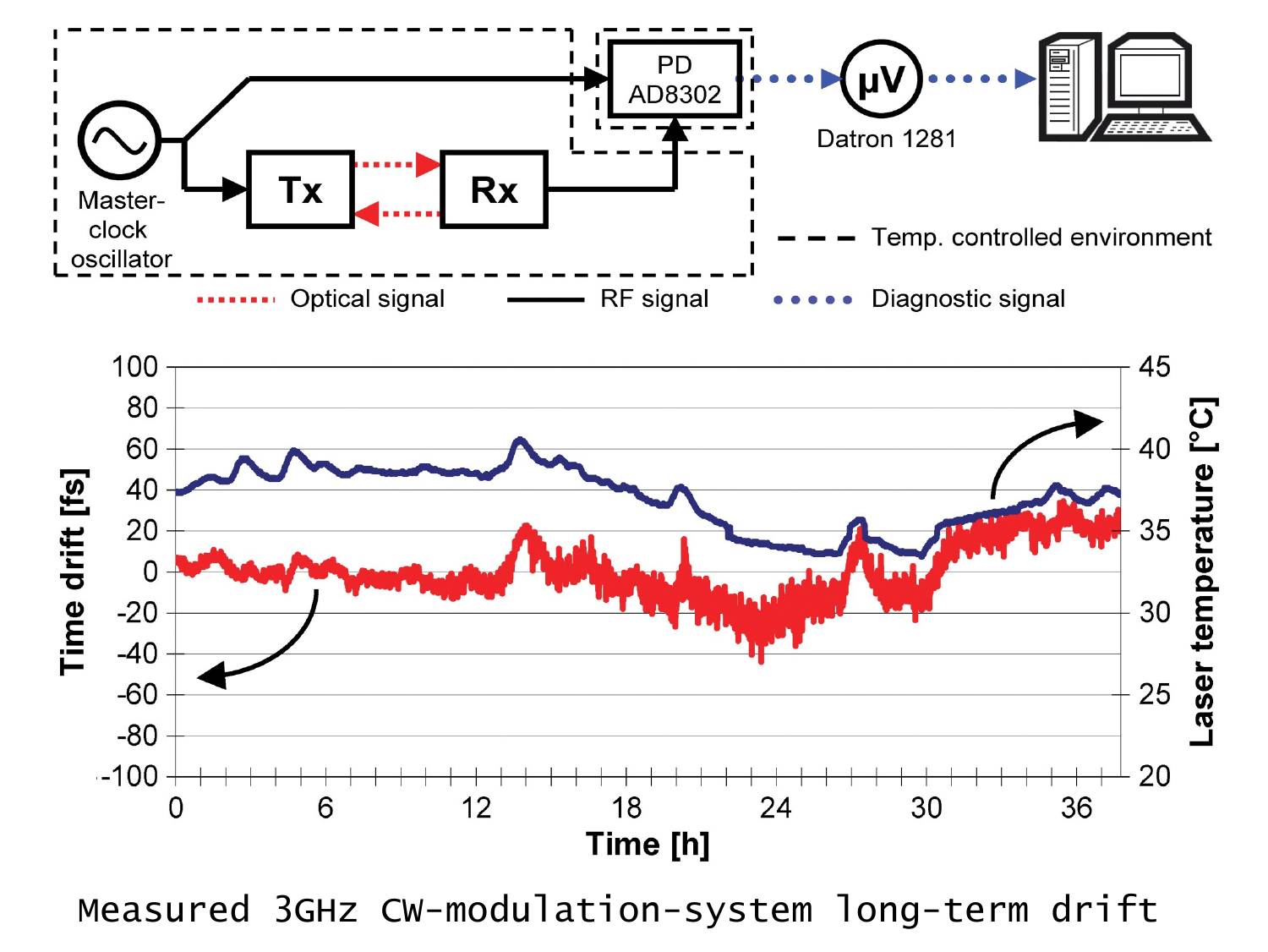

CW modulation system with PMD compensation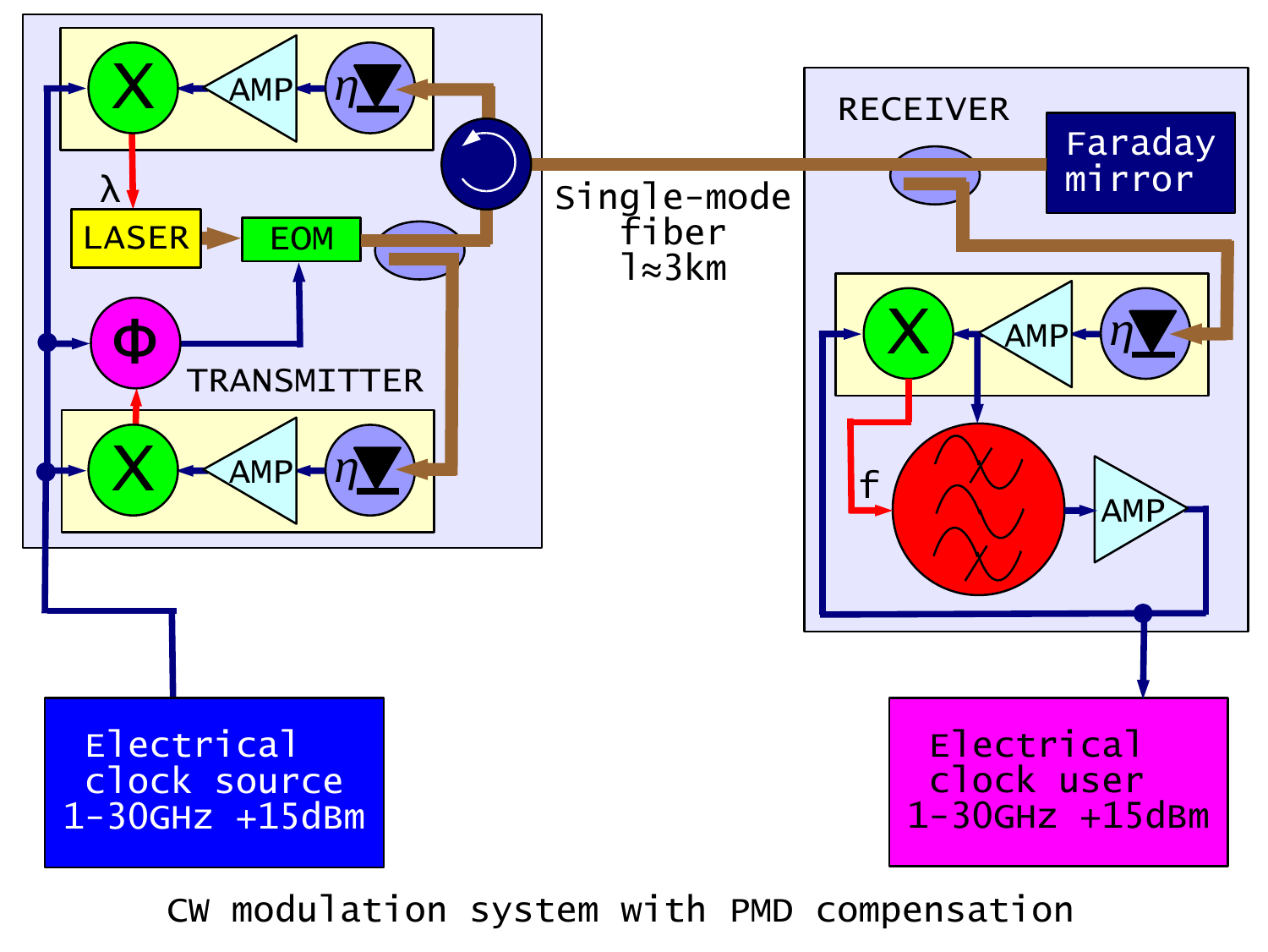

Multi-point chain clock distribution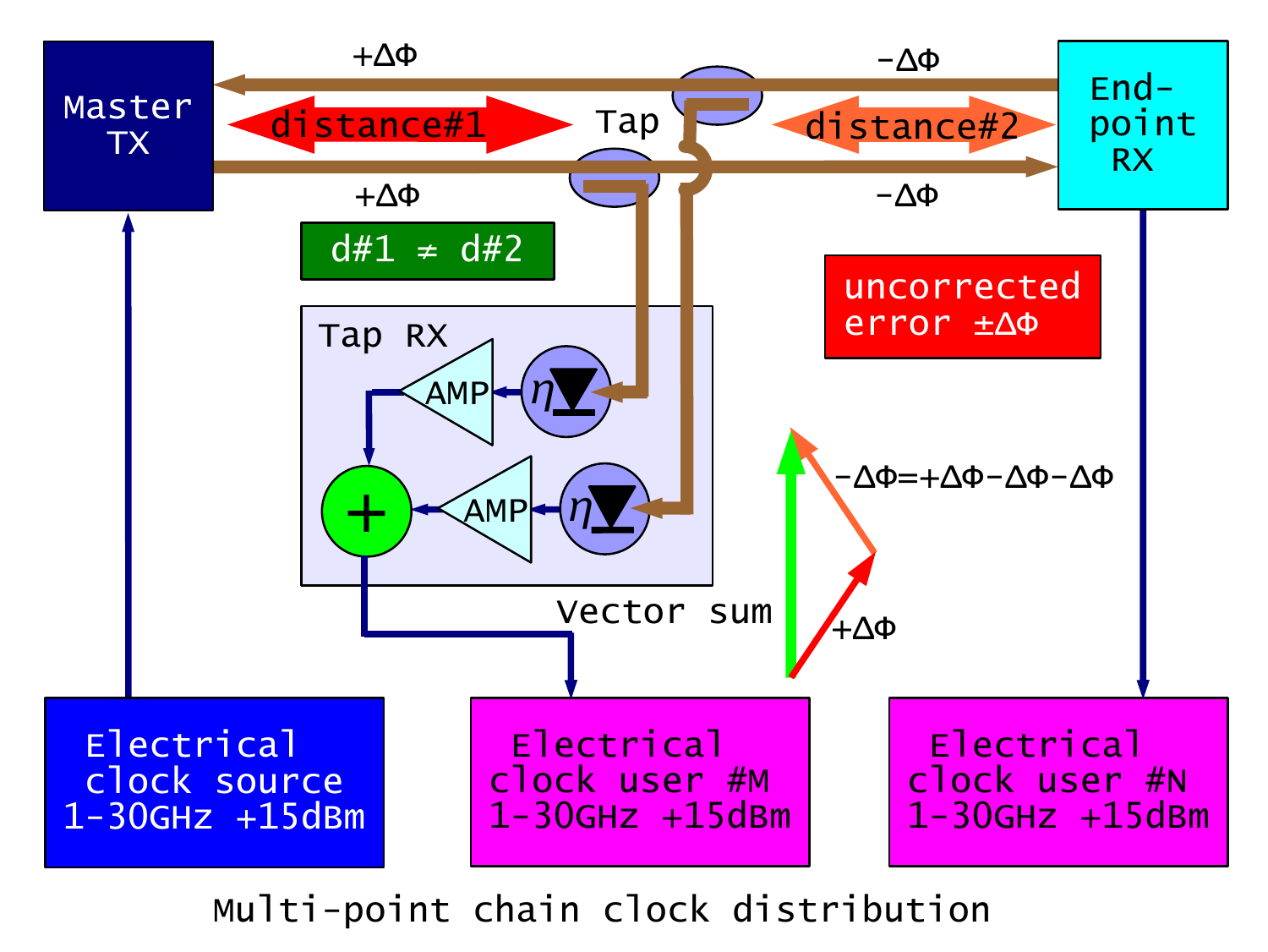

Fiber delay + flywheel >>> equivalent  $Q \approx 10^5 - 10^7$ 

Electro-optical master oscillator